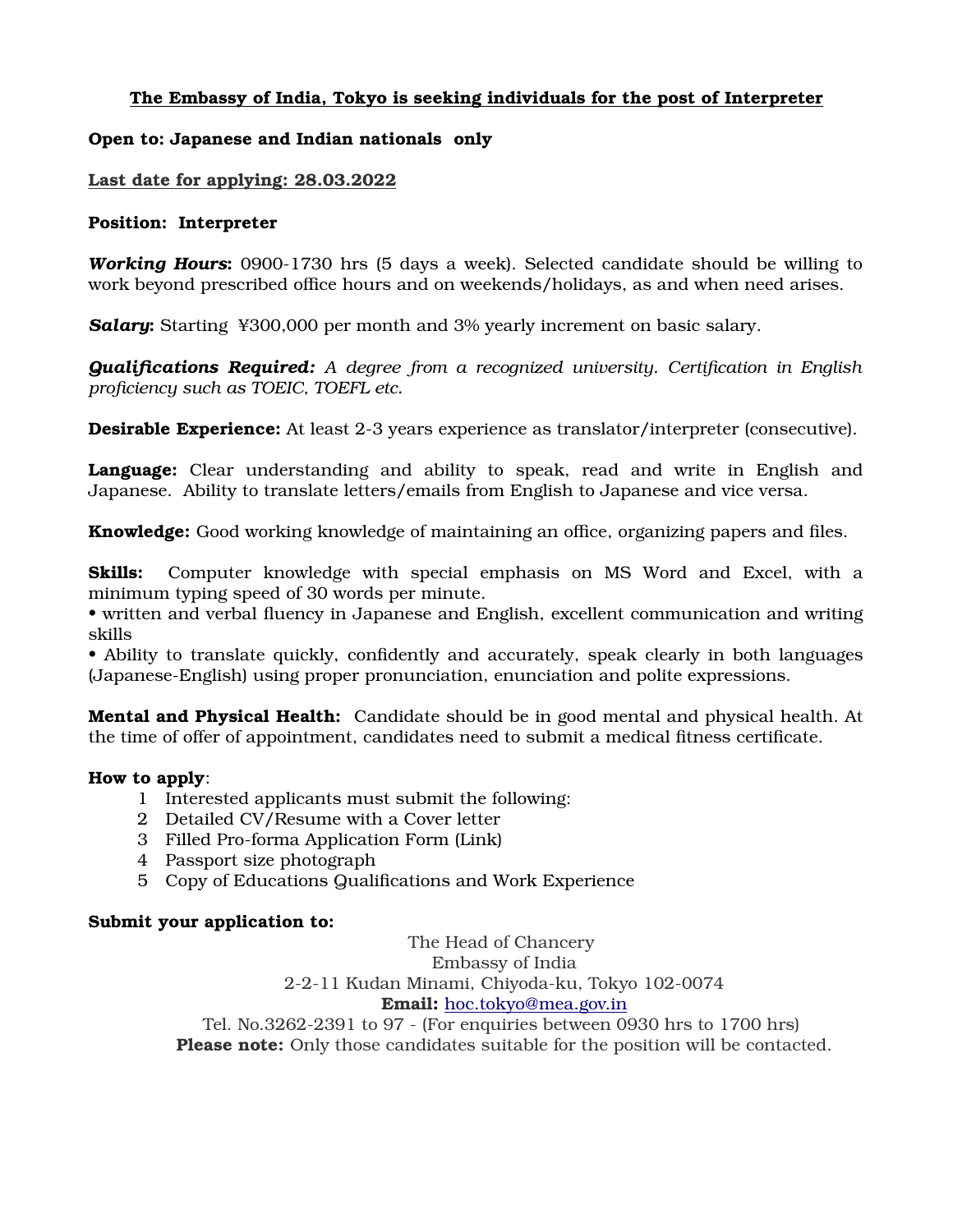#### **在日インド大使館 通訳者募集**

### **採用対象: 日本人またはインド人**

#### **応募締切日: 202 2 年 3 月 28 日**

**職種: 通訳**

**勤務時間:** 週 5 日(月~金)、9:00~17:30 勤務。必要に応じ、残業または週末/休日出勤に対応 して頂きます。

**給与:** 月給 30 万円。年次昇給有(昇給率年 3%)

**必要資格***:* 正規の大学を卒業された方。*TOEIC* や *TOEFL* といった各種英語資格試験の合格証 を提出してください。

**好ましい職務経験:** 2~3 年の翻訳/通訳(逐次)業務経験

**言語:** 英日両言語を明確に理解し、話し、読み書きできる言語能力が必要です。手紙やメー ルなどの日英/英日両方向への翻訳も業務に含みます。

**その他:** オフィスの維持管理、書類やファイルの整理などの実務上の知識

**必要なスキル:** マイクロソフトワードやエクセルの操作知識といったコンピューターの基本 操作ができ、1 分間に最低 30 ワードを打てるタイプスピードがあること。

• 流暢な日本語・英語での書面作成及び会話ができること。

• 素早く、自信を持って、正確に翻訳することができ、適切な発音、発声、丁寧な表現を用 いて、日英両言語で明確に話すことができる。

**心身の健康状態について:** 心身ともに健康な方を募集します。採用時に健康証明書をご提出いただきま す。

応募書類送付先:

#### **The Head of Chancery**

Embassy of India 2-2-11 Kudan Minami, Chiyoda-ku, Tokyo 102-0074

### Email: [hoc.tokyo@mea.gov.in](mailto:hoc.tokyo@mea.gov.in)

**電話:** 03-3262-2391 to 97 (問い合わせ可能時間 9:30~17:00)

**備考: 募集している職種に適当な資格・職歴をお持ちの方にのみ、ご連絡いたします。予めご了承く**

**ださい。**